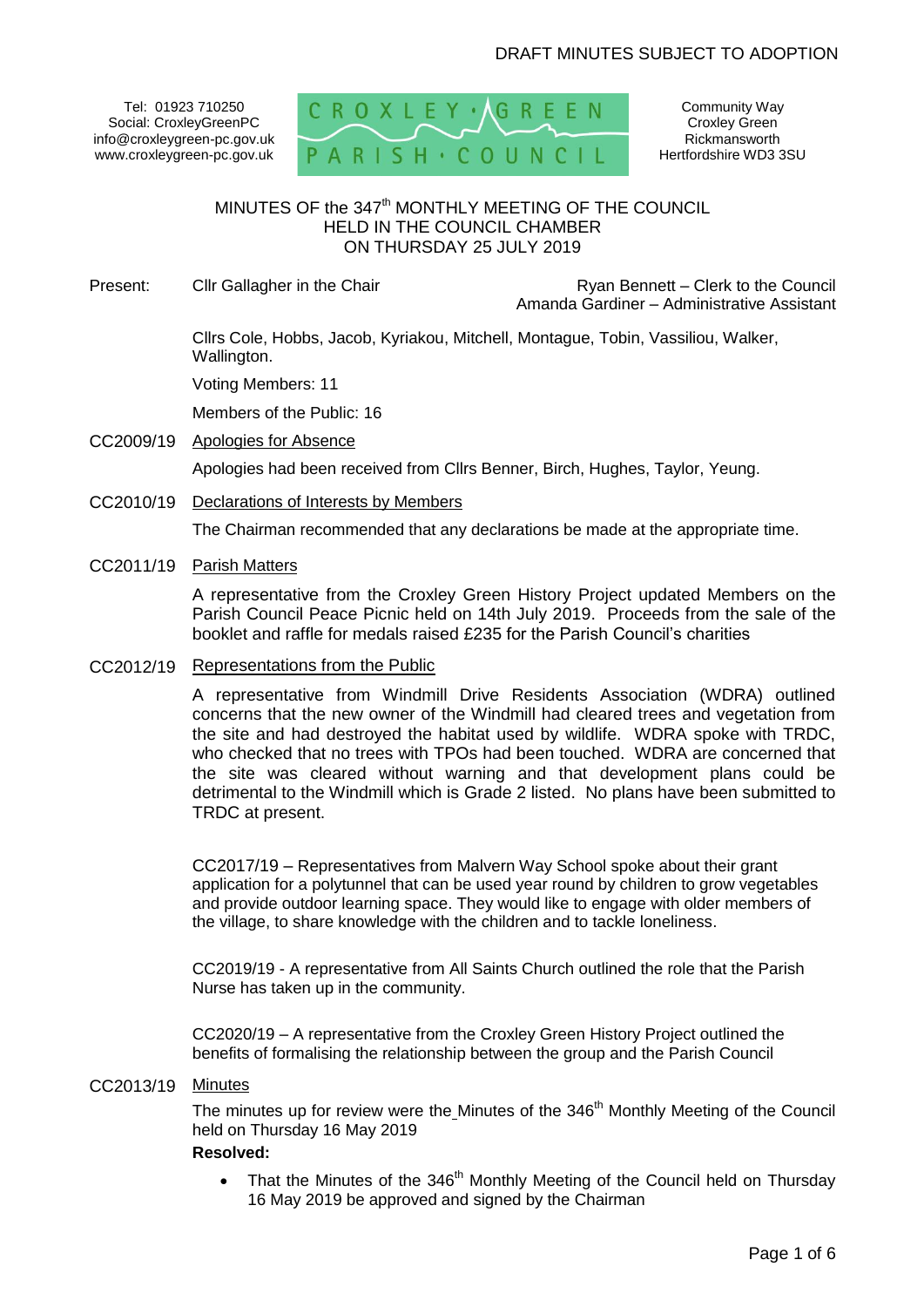- CC2014/19 Matters Arising There were no matters arising.
- CC2015/19 Committee Reports
	- CC2015.1/19 Planning and Development Committee held on Thursday 6 and 20 June 2019

### **Resolved:**

- That the Minutes of the Planning and Development Committee meeting held on Thursday 6 and 20 June be adopted as a report of the meeting.
- CC2015.2/19 Any matters arising

There were no matters arising.

- CC2015.3/19 Leisure, Events & Environment Committee held on Tuesday 2 April 2019 **Resolved:** 
	- That the Minutes of the Leisure, Events & Environment Committee meeting held on Tuesday 2 April 2019 be adopted as a report of the meeting.
- CC2015.4/19 Any matters arising

There were no matters arising.

- CC2015.5/19 Finance and Administration Committee held on Thursday 11 April 2019 **Resolved:**
	- That the Minutes of the Finance & Administration Committee of Thursday 11 April 2019 be adopted as a report of the meeting.
- CC2015.6/19 Any matters arising

There were no matters arising.

CC2016/19 Clerk's Report

The Clerk provided a summary of activities undertaken by the Parish Council office and Parish Rangers. Report attached.

# CC2017/19 S137 Grant Application from Malvern Way School

Members agreed that the use of a Polytunnel to provide year round learning opportunities for children to learn how to grow fruit and vegetables is very beneficial. They also agreed that engaging with older residents in the village will provide volunteering opportunities to reduce loneliness and enable them to share their knowledge.

### **Resolved:**

- That a grant of £1,000 be paid to Malvern Way School.
- CC2018/19 S137 Grant Application from Merchant Taylors Place Management Company

Representatives from Merchant Taylors Place Management Company were not able to attend to speak at the meeting and requested that their application be deferred until September. This item was therefore withdrawn and not discussed. They will present their grant application in September 2019.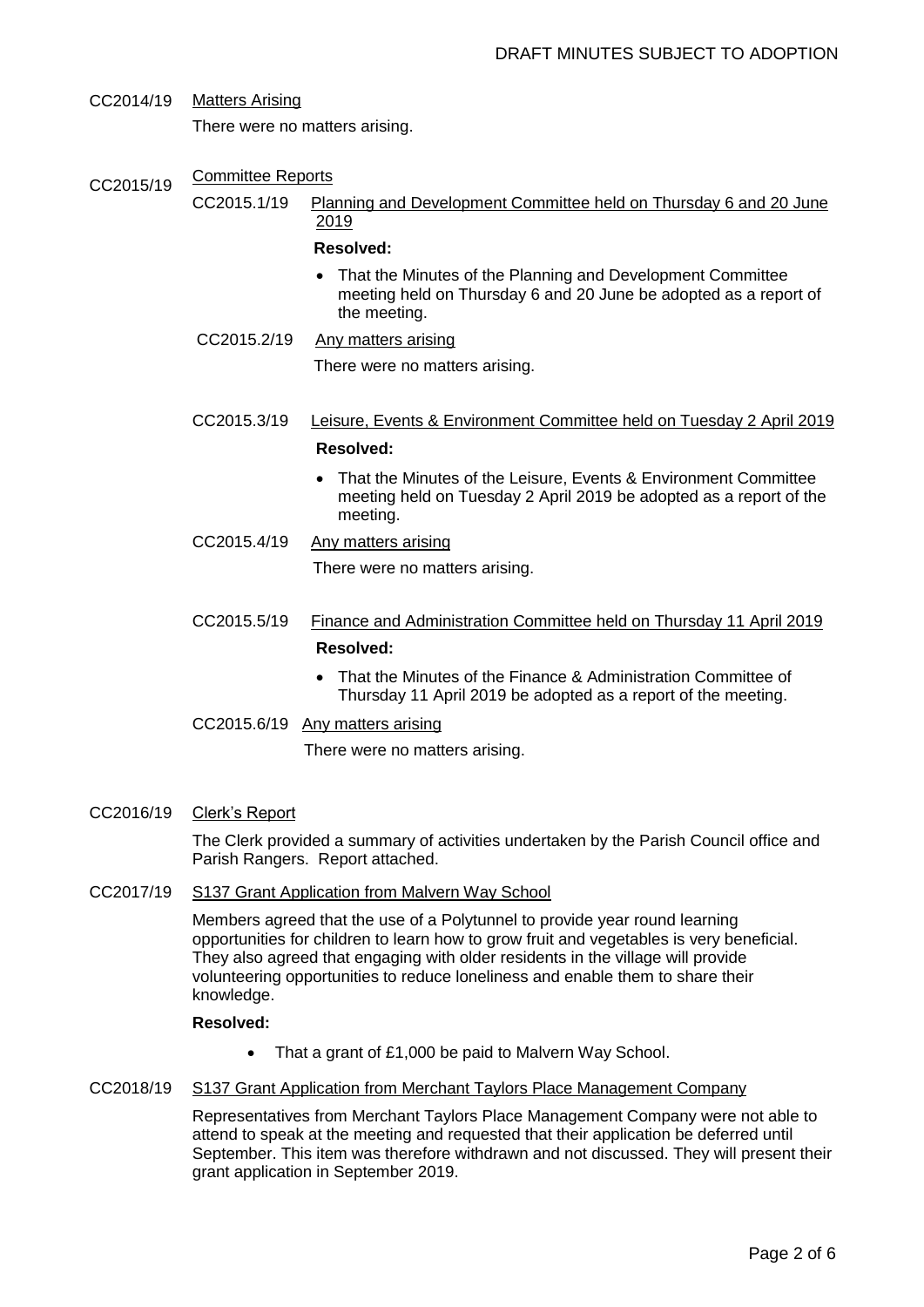### CC2019/19 Parish Nurse

This item was discussed on 26<sup>th</sup> July 2018 (CC1890/18) and the previous council had agreed to fund the project in principle. It had been brought back to current Councillors for their input and Members expressed differing views on the commitment of council funds. Parish Clerk would advise the group to submit their request for funding by way of a formal grant application.

### CC2020/19 Partnership with the Croxley Green History Project & Transfer of Website

A representative from Croxley Green History Project spoke about a proposed new working relationship between Croxley Green History Project and the Parish Council and a proposal to transfer the website to CGPC. Councillors were in favour of helping to safeguard the website, to ensure that the record of the history of the village can be maintained for future generations. A Councillor felt that partnership was not the right description and suggested that relationship was the most appropriate description to use.

# **Resolved:**

- The word partnership be changed to relationship.
- That Croxley Green Parish Council agrees to the creation of a formal working relationship with the Croxley Green History Project.
- That Council instructs the Clerk to liaise with the Croxley Green History Project regarding the transfer of ownership of the group's website to the Parish Council.
- That the Clerk brings an update to Members regarding transfer of ownership of the website for ratification to the Council meeting in September.

*[In accordance with Standing Order 13.1.15 the meeting was temporarily suspended between 21:00 – 21:07*]

### CC2021/19 Continuing Parish Council Funding of PCSOs

Cllr Wallington outlined his concerns over Hertfordshire's Constabulary not meeting the agreed service level agreement. He informed council that following the departure of one of Croxley Green's designated PCSO they had not been replaced. He added that in his view the Parish Council should request a refund for the period in which Croxley Green had been with only 1 designated PCSO.

### **Resolved:**

- That the Clerk will recover sums paid to Herts Police based on the percentage of time our PCSO was not covering Croxley Green.
- That the Council continues to provide support towards funding two PCSOs for service in Croxley Green.
- That the Clerk will negotiate the service level agreement with Herts Police and monitor the provision of PCSO services to Croxley Green.

# CC2022/19 Recommendation from Planning & Development Committee for the Creation of a Working Group

Members noted the recommendation from the P&D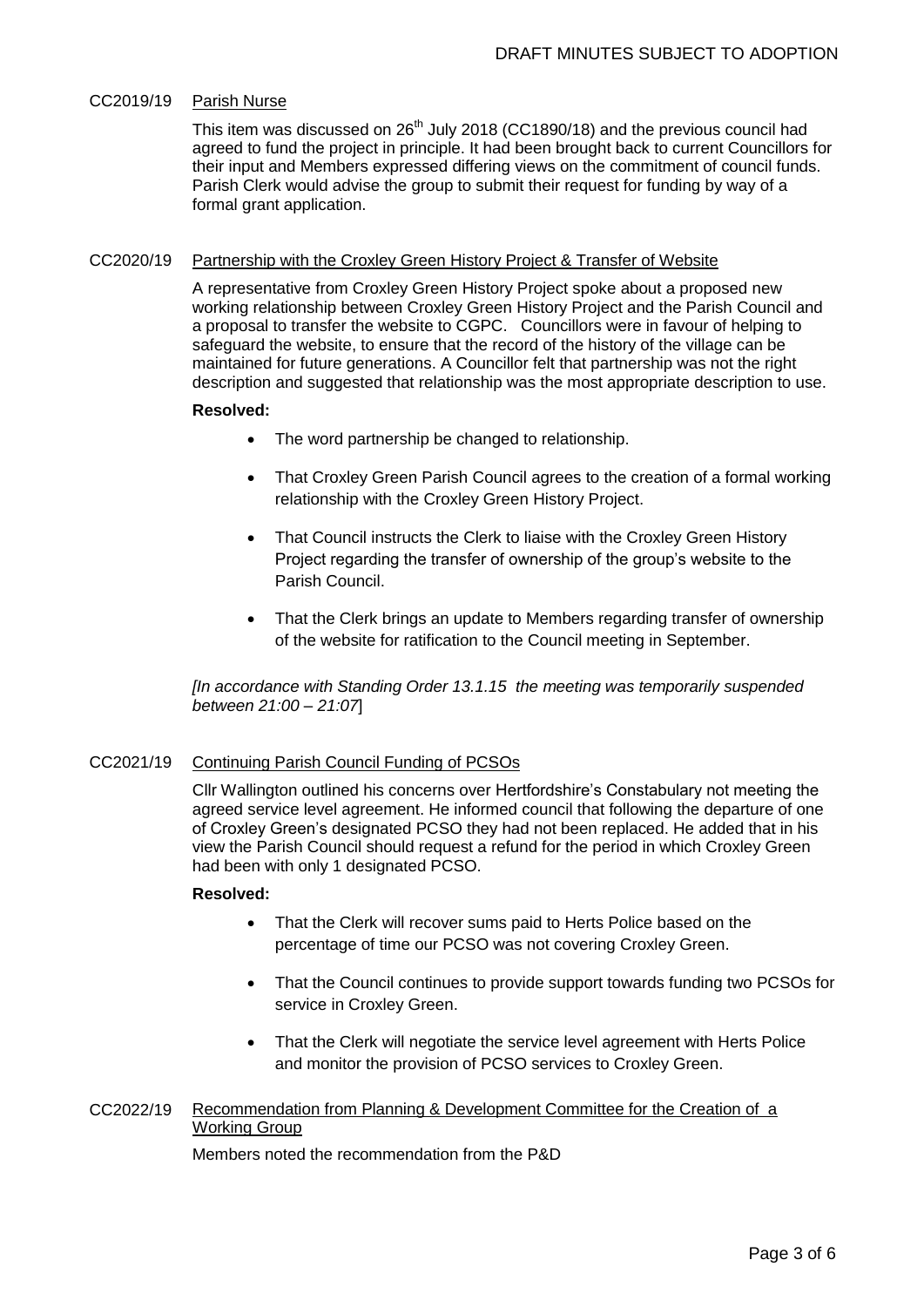CC2023/19 Recommendation from Finance & Administration Committee Regarding Working Groups Members noted the recommendation from the F&A

### CC2024/19 Working Groups

The Chairman introduced this item and asked the Clerk to elaborate. The Clerk commented that the Council currently has 11 working parties.

**Land Transfer** – recommendation is to merge this group with Renewal of Council Building and report to Council through the F&A Committee.

**Council Workings** – recommendation is to wind up this group as it has substantially completed its original remit.

**Neighbourhood Plan** – recommendation is to wind up this group as it has substantially completed its original remit.

**Strategic Business Plan** – recommendation is to wind up this group and transfer responsibility to the F&A Committee.

**Community Infrastructure Levy** – recommendation is to transfer CIL money to P&D Committee and wind up this group.

**Youth Project** – recommendation is to wind up this group and transfer responsibility to the LEE Committee.

**Renewal of Council Building** – recommendation is to merge this group with Land Transfer and report to Council through the F&A Committee.

**Christmas Market** – recommendation is to wind up this group and transfer responsibility to the LEE Committee.

**Election Planning** – recommendation is to wind up this group as it has substantially completed its original remit.

**2018/19 Annual Report** - recommendation is to wind up this group and transfer responsibility to the F&A Committee.

**New Year's Eve Fireworks** – recommendation is for this group to report to the LEE Committee and continue its work to completion.

### **Resolved:**

- That Council Workings, Neighbourhood Plan and Election Planning groups be wound up as they have completed their original remit.
- That Land Transfer and Renewal of Council Building groups are merged and report to Council through the F&A Committee.
- That Community Infrastructure Levy (CIL) be wound up and responsibility of CIL money be transferred to P&D Committee.
- That New Year's Eve Fireworks Group reports to LEE Committee and continues its work to completion.
- That Christmas Market and the Youth Project be transferred to the LEE Committee and the two groups wound up.
- That Strategic Planning and Annual Report be transferred to the F&A Committee and the two groups wound up.
- That a standing agenda item is created on each committee's agenda to review the progress of the continuing working groups and the specific topics transferred to them.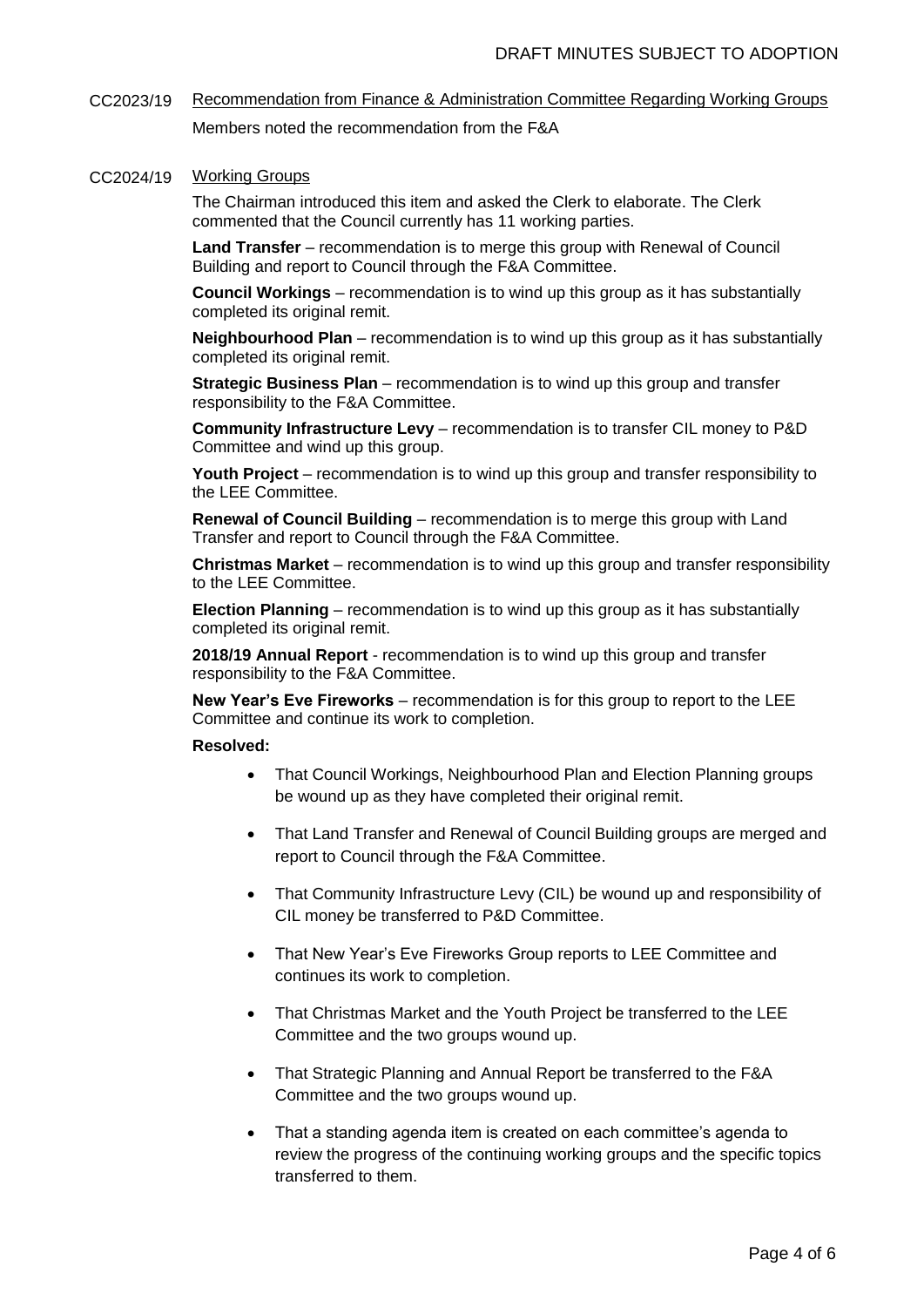# CC2025/19 Change of Finance & Administration Committee meeting to the last Thursday of the Month

F&A Committee Meetings are currently held on the  $2^{nd}$  Thursday of each Month. In order to align the meeting calendar so more members can attend, it is proposed to move the F&A Committee Meeting to the last Thursday of the month, alternate to the month's Council Meetings are held. The Clerk advised that this will not be possible for those months of which there is to be both a meeting of the F&A committee and full council. **Resolved:**

 Finance & Administration Committee to move to the last Thursday of the Month when possible.

### CC2026/19 Parish Council's Internal Audit Review

Members noted the audit plan and thanked the Clerk for the detailed breakdown of the Internal Audit review process. Members were content that the process in its current form was comprehensive and sufficiently detailed to represent a true reflection of the Council's actions and activities.

There were no changes to the Internal Audit Process as outlined in the supporting paper.

# **Resolved:**

• That the Audit Plan be accepted.

# CC2027/19 Social Media Policy

The Clerk outlined that with the new council, it is good practice to update the Social Media Policy and requested Members submit ideas and suggestions of amendments by Monday 2 September.

# **Resolved:**

- Council updates the Social Media Policy
- Councillors submit ideas and suggestions of amendments to the Clerk by Monday September 2
- That the Clerk brings an updated Social Media Policy for ratification by Council to the Council meeting in September.

# CC2028/19 Election Costs

The Clerk presented the election costs for the May 2019 Election and confirmed that they were in line with the costs expected by other Parish Clerks. It was noted that the Council has made specific provision in past years for this expenditure by way of an earmarked reserve and that the balance on that reserve totals more than £25,000.

# **Resolved:**

 That a payment of £7,987.03 is paid to Three Rivers District Council for expenses incurred in the Parish Council elections of May 2019.

# CC2029/19 Parish Council Charities 2019/20

The Chairman opened the item and asked Cllrs for their suggestions for the charities which the Parish Council will support in 2019/20. Several suggestions were put forward and after discussion it was agreed that the Council Charities would be Parkinson's Trust and Mind. It was also noted by Cllrs that the funds raised from the Dog Show should, as in 2018, go to an animal related charity. It was suggested that the RSPCA Southridge Animal Shelter be chosen as a suitable charity.

### **Resolved:**